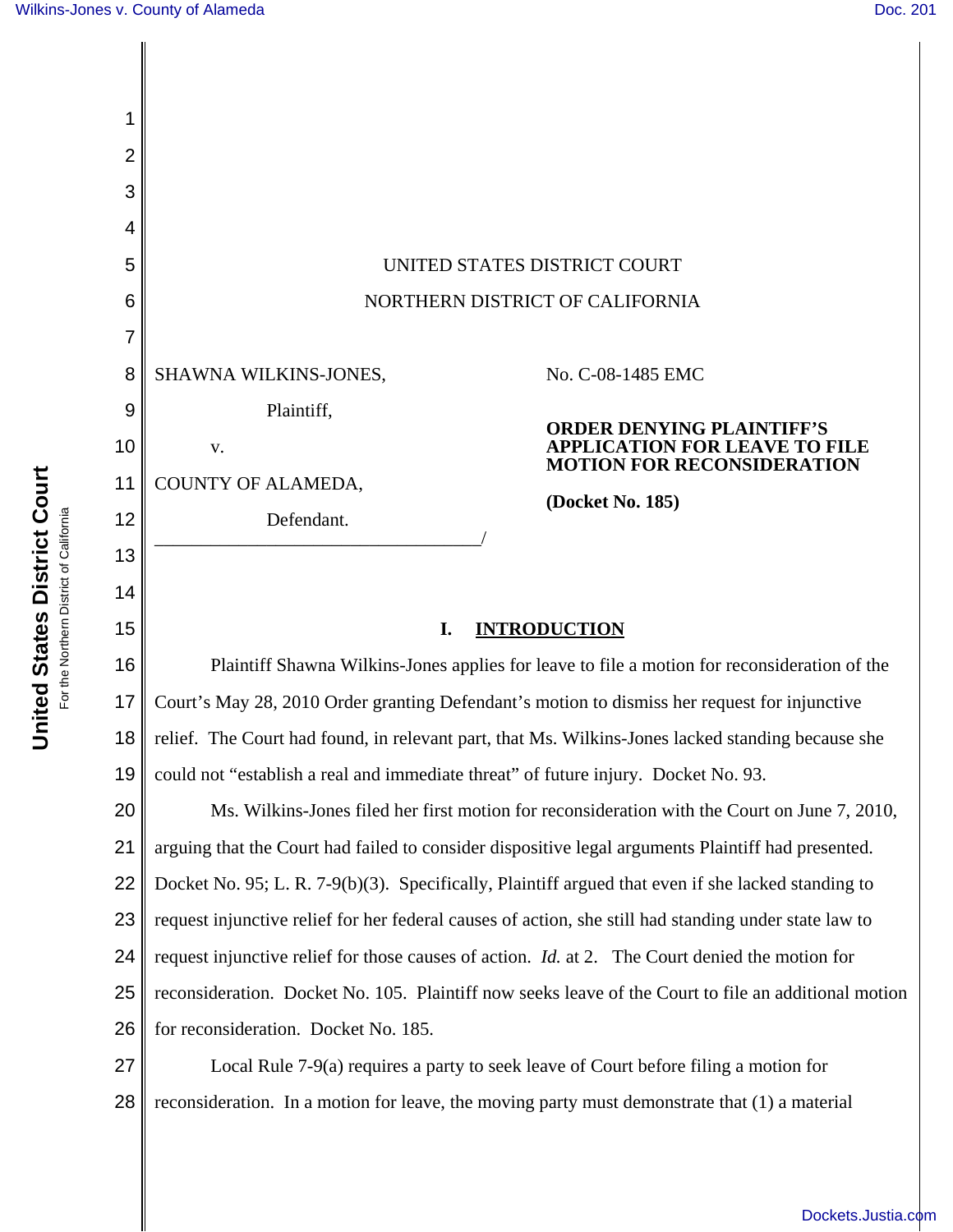1 2 3 4 difference in fact and law exists from that which was presented to the Court; (2) new law or material facts have emerged; or (3) the Court manifestly failed to consider material facts or dispositive legal arguments. L. R. 7-9(b). The Rules prohibit a party from repeating arguments already presented to the Court. L. R. 7-9(c).

5 6 7 8 9 10 11 12 In this case, Plaintiff's motion merely restates the same basis for reconsideration that she raised in her previous motion, which the Court denied. Though the Court did not respond to Plaintiff's standing arguments in its denial of the motion for reconsideration, it did address them in its original order granting the motion dismiss. The Court found that constitutional standing requirements applied to all of Plaintiff's causes of action, and that therefore "plaintiff cannot seek injunctive relief under *any* of her causes of action." Docket No. 93 at 4 (emphasis added); *see also id.* at 6 (dismissing plaintiff's request for attorney's fees under state law because it is predicated on her ability to obtain injunctive relief).

13 14 15 16 17 18 19 20 21 22 23 24 25 This Court sees no need to reconsider Judge Patel's ruling. The Court notes that the Supreme Court has mandated that "a plaintiff must demonstrate standing separately for each form of relief sought." *Friends of the Earth, Inc. v. Laidlaw Envtl. Servs.*, 528 U.S. 167, 185 (2000). Moreover, her ruling appears consistent with case law holding that federal standing requirement governs in federal court even as to state claims that would otherwise confer standing under more lenient criteria in state court. *See Hangarter v. Provident Life & Accident Ins. Co.*, 373 F.3d 998, 1022 (9th Cir. 2004) ("[A] plaintiff whose cause of action . . . is perfectly viable in state court under state law may nonetheless be foreclosed from litigating the same cause of action in federal court, if he cannot demonstrate the requisite injury to establish Article III standing.") (quotation omitted); *Dietz v. Comcast Corp.*, No. C 06-06352, 2006 U.S. Dist. LEXIS 94333, at \*10-12 (N.D. Cal. Dec. 21, 2006). Therefore, Rule 7-9 provides no basis to grant her motion. /// ///

26 ///

- 27 ///
- 28 ///